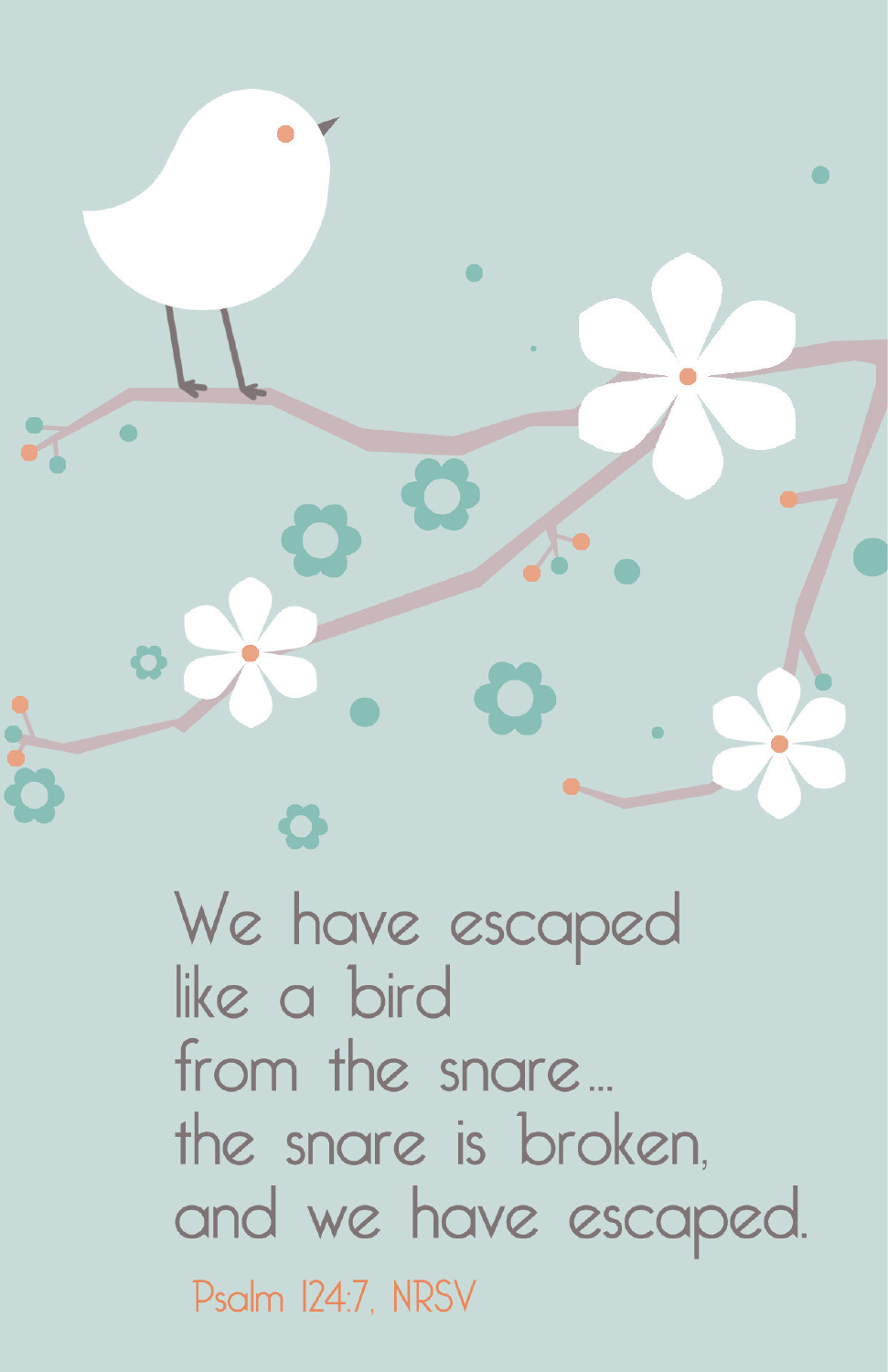# **PRE-SERVICE DEVOTION**

#### *Psalm 124*

"If it had not been the LORD who was on our side," Let Israel now say -- "If it had not been the LORD who was on our side, When men rose up against us, Then they would have swallowed us alive, When their wrath was kindled against us; Then the waters would have overwhelmed us, The stream would have gone over our soul; Then the swollen waters Would have gone over our soul." Blessed be the LORD, Who has not given us as prey to their teeth. Our soul has escaped as a bird from the snare of the fowlers; The snare is broken, and we have escaped. Our help is in the name of the LORD, Who made heaven and earth.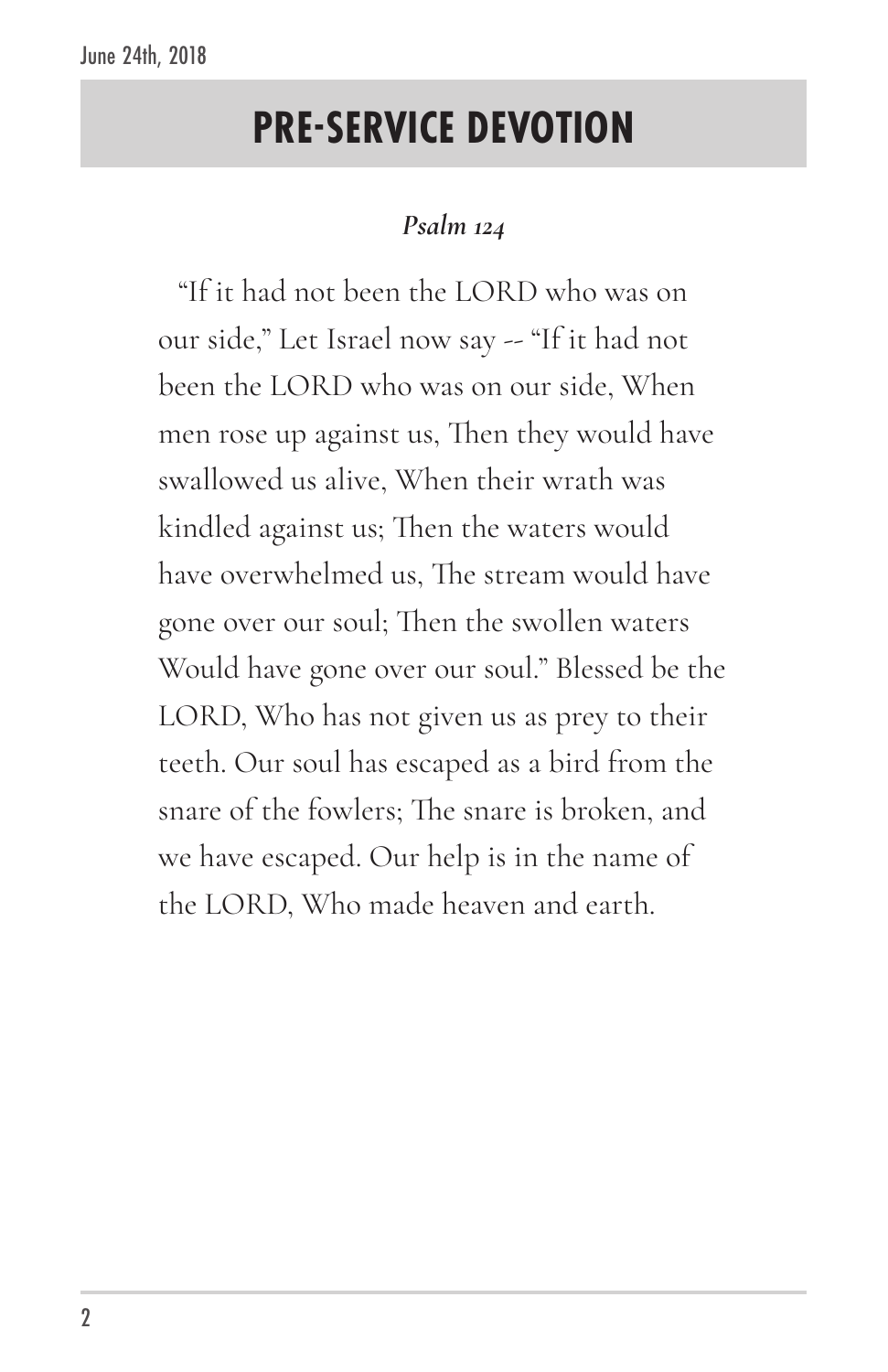# **SERVICE OF THE WORD**

| Speakers:                                                        | Pastor Matthew Ude         |
|------------------------------------------------------------------|----------------------------|
| Organists:                                                       | Barry Hay & Ann Sprengeler |
| Liturgy:                                                         | Setting One, WS page I     |
| large print bulletins available, ask the ushers                  |                            |
| Services are streamed live to the TV in the kitchen (channel 4). |                            |

## Hymn 761 — In You is Gladness

## INVOCATION

- P In the name of the Father and of the Son and of the Holy Spirit.
- **C A-men.**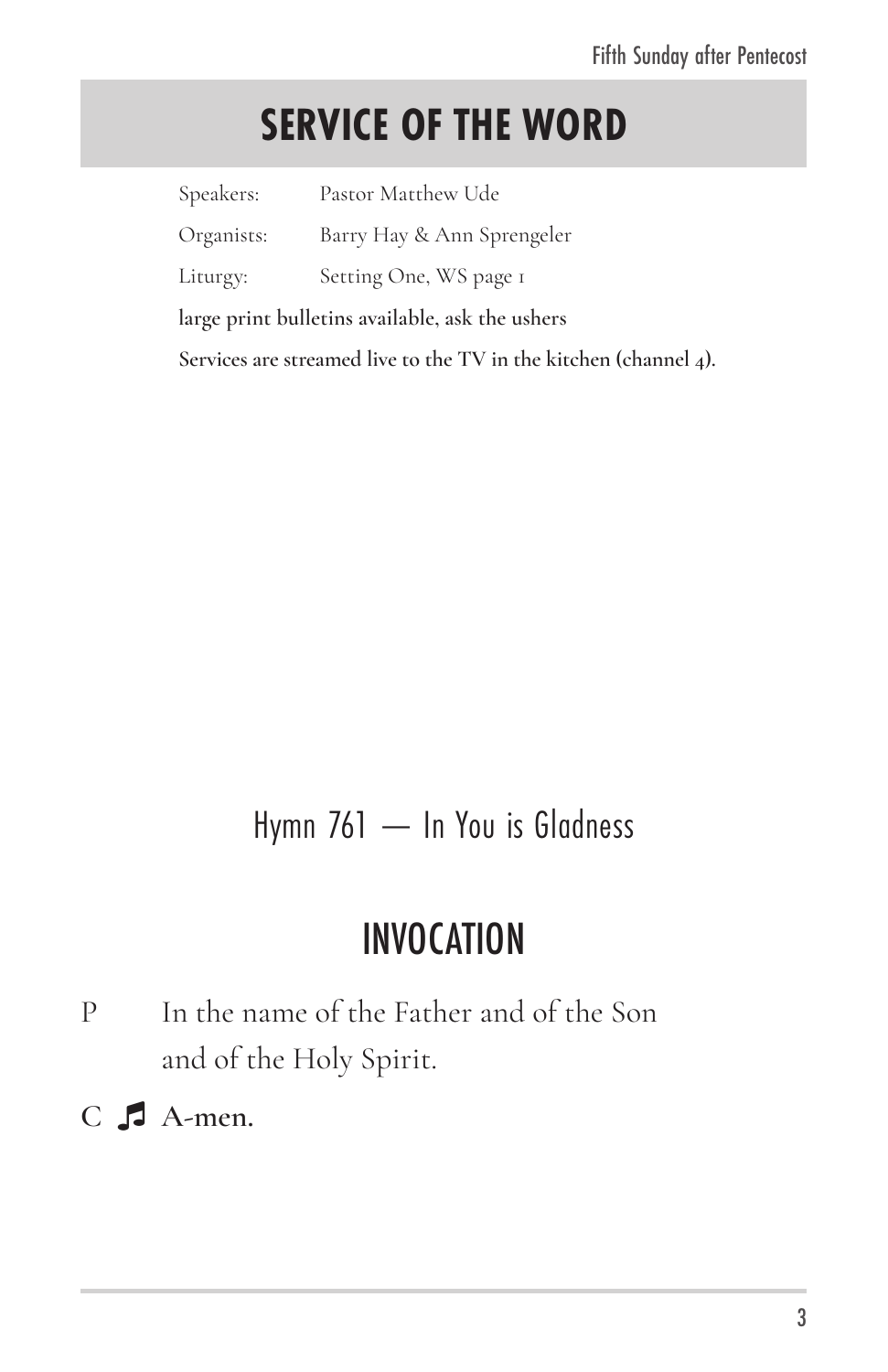# CONFESSION OF SINS

- P Beloved of God: Let us draw near with a true heart and confess our sins to God the Father, asking Him in the Name of our Lord Jesus Christ, to grant us forgiveness.
- All **Almighty God, our Maker and Redeemer: we confess that we are sinful by nature, and have sinned against You in our thoughts, words, and actions. We have not loved You above all things. We have not loved our neighbors as ourselves. Have mercy on us, and, for the sake of our Lord Jesus Christ, forgive us our sins.**
- P God, our heavenly Father, has been merciful to us and has given His only Son to be the atoning sacrifice for our sins. Therefore, as a called servant of Christ and by His authority, I forgive you all your sins in the name of the Father and of the Son and of the Holy Spirit.
- **C A-men.**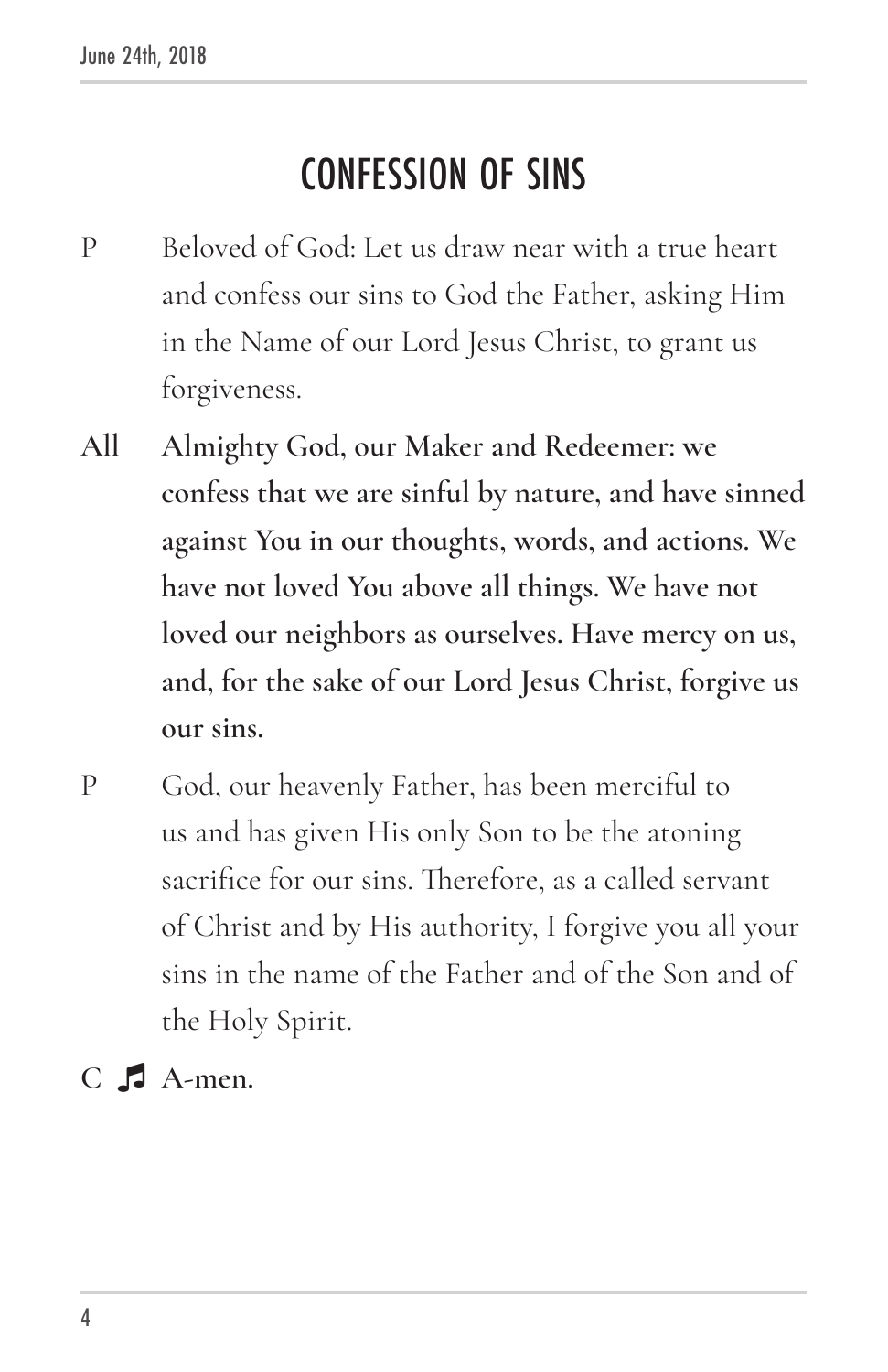- **C Lord, have mercy on us. Christ, have mercy on us. Lord, have mercy on us.**
- **C Glory to God in the highest, and peace to all people on earth. Lord God, heavenly king, almighty God and Father: We worship You, we give You thanks, we praise You for Your glory. Lord Jesus Christ, only Son of the Father, Lord God, Lamb of God: You take away the sin of the world; have mercy on us. You are seated at the right hand of the Father; receive our prayer. For You alone are the Holy One, You alone are the Lord, You alone are the Most High, Jesus Christ, with the Holy Spirit, in the glory of God the Father. Amen.**
- P Let us pray . . . Almighty God, in Your mercy guide the course of this world so that Your Church may joyfully serve You in godly peace and quietness; through Jesus Christ your son, our Lord, who lives, and reigns with You and the Holy Ghost, one God, forevermore.

### **C A-men.**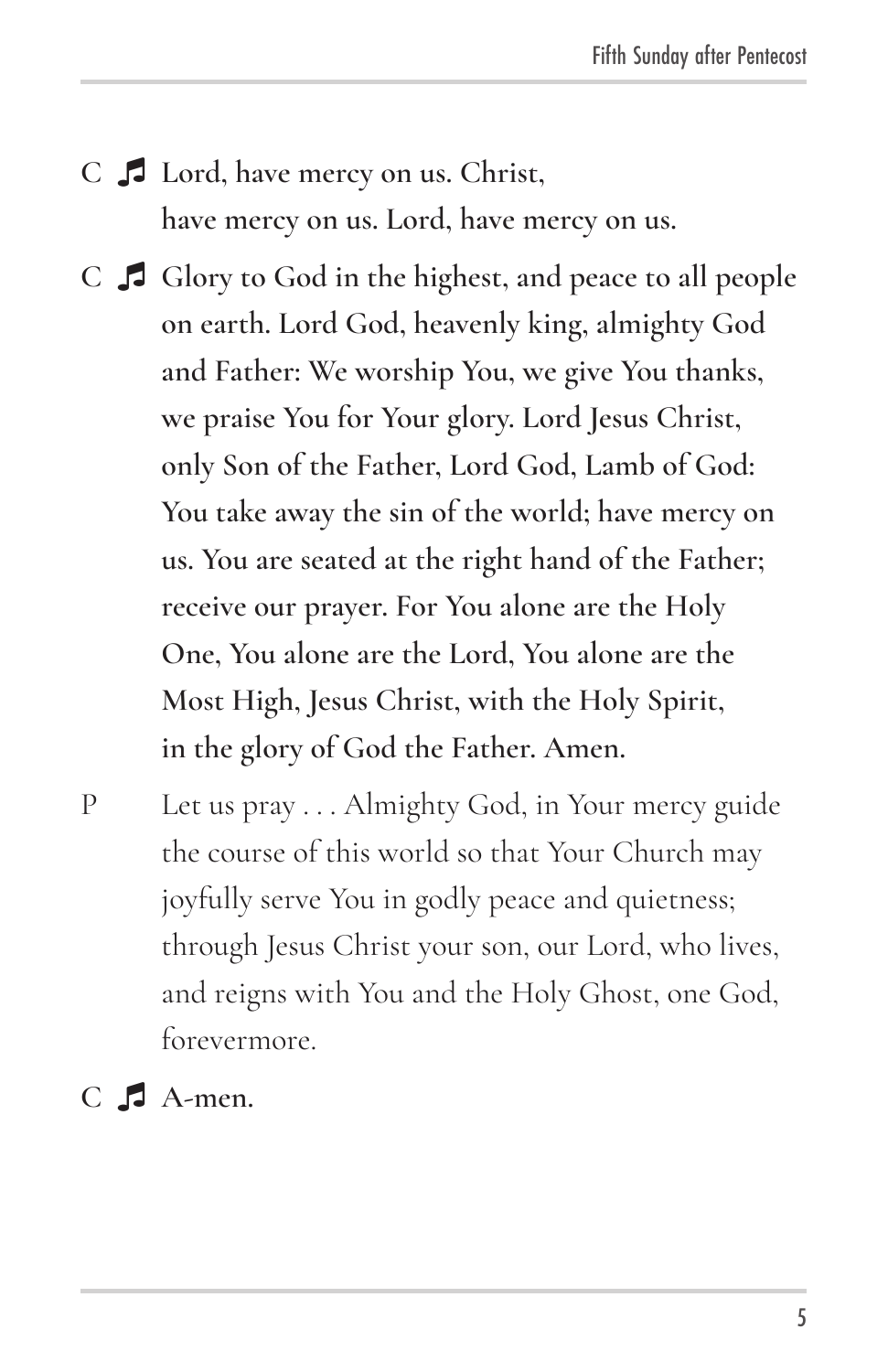## THE WORD

*Job 38:1-11* Then the LORD answered Job out of the whirlwind, and said: 2 "Who is this who darkens counsel By words without knowledge? 3 Now prepare yourself like a man; I will question you, and you shall answer Me. 4 " Where were you when I laid the foundations of the earth? Tell Me, if you have understanding. 5 Who determined its measurements? Surely you know! Or who stretched the line upon it? 6 To what were its foundations fastened? Or who laid its cornerstone, 7 When the morning stars sang together, And all the sons of God shouted for joy? 8 "Or who shut in the sea with doors, When it burst forth and issued from the womb; 9 When I made the clouds its garment, And thick darkness its swaddling band; 10 When I fixed My limit for it, And set bars and doors; 11 When I said, 'This far you may come, but no farther, And here your proud waves must stop!'

2 *Corinthians 6:1-13* We then, as workers together with Him also plead with you not to receive the grace of God in vain. 2 For He says: "In an acceptable time I have heard you,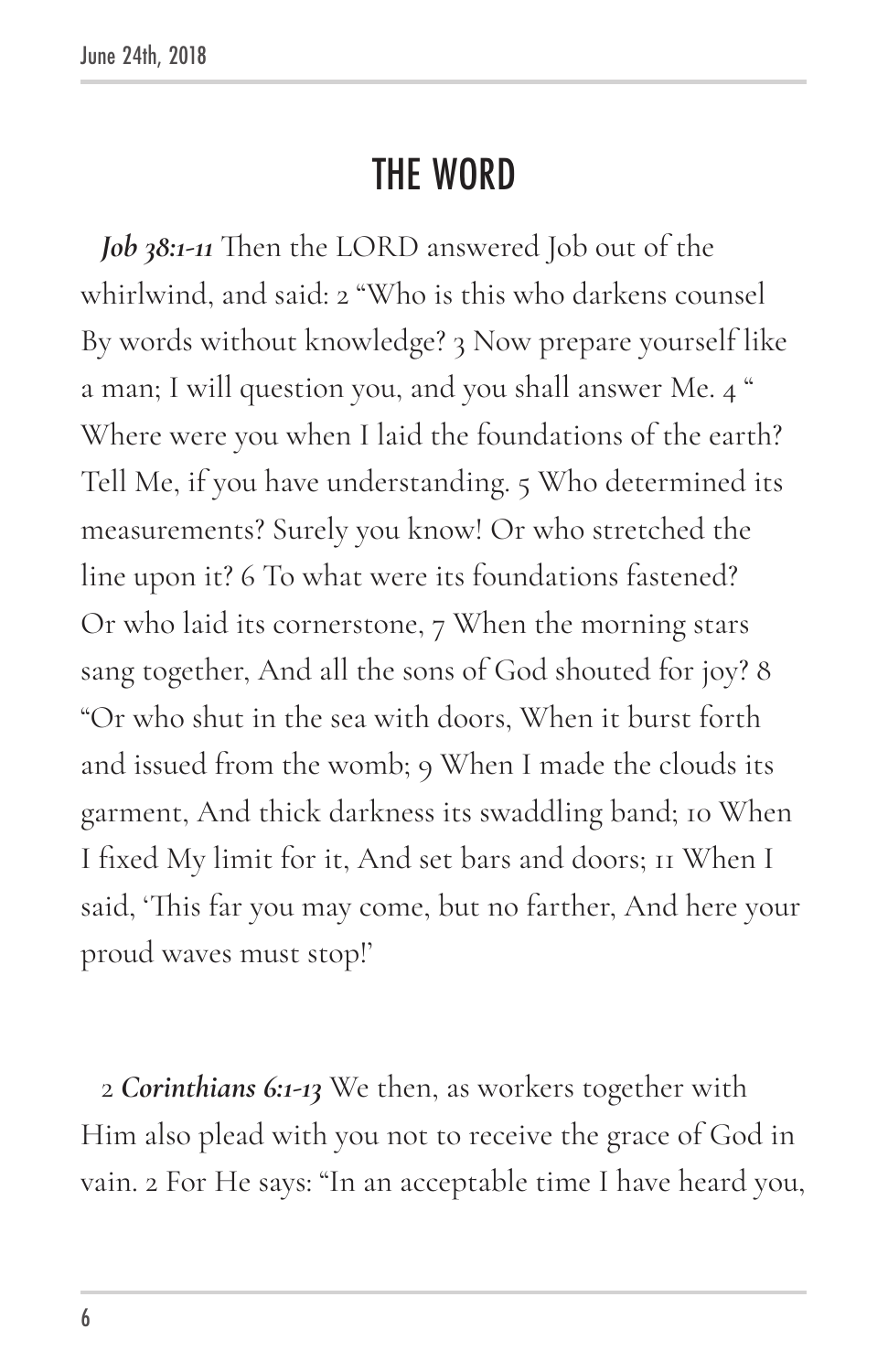And in the day of salvation I have helped you." Behold, now is the accepted time; behold, now is the day of salvation. 3 We give no offense in anything, that our ministry may not be blamed. 4 But in all things we commend ourselves as ministers of God: in much patience, in tribulations, in needs, in distresses, 5 in stripes, in imprisonments, in tumults, in labors, in sleeplessness, in fastings; 6 by purity, by knowledge, by longsuffering, by kindness, by the Holy Spirit, by sincere love, 7 by the word of truth, by the power of God, by the armor of righteousness on the right hand and on the left, 8 by honor and dishonor, by evil report and good report; as deceivers, and yet true; 9 as unknown, and yet well known; as dying, and behold we live; as chastened, and yet not killed; 10 as sorrowful, yet always rejoicing; as poor, yet making many rich; as having nothing, and yet possessing all things. 11 O Corinthians! We have spoken openly to you, our heart is wide open. 12 You are not restricted by us, but you are restricted by your own affections. 13 Now in return for the same (I speak as to children), you also be open.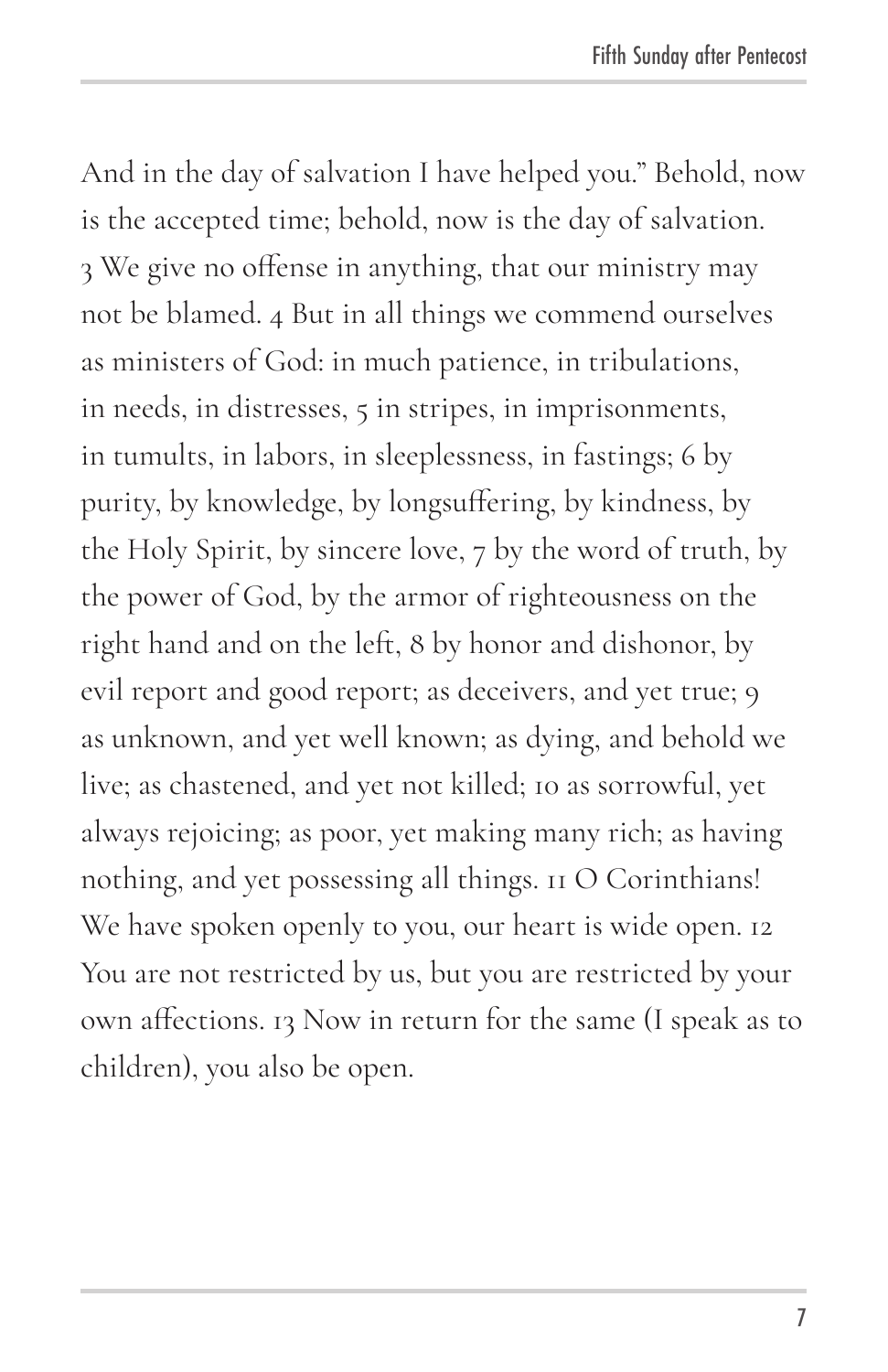- P Blessed are they who hear the Word of God and keep it!
- **C Alleluia! Alleluia! Alleluia! These words are written that we may believe that Jesus is the Christ, the Son of God. Alleluia! Alleluia! Alleluia!**

## THE NICENE CREED

**AAll I believe in one God, the Father Almighty, maker of heaven and earth and of all things visible and invisible.**

> **And in one Lord Jesus Christ, the only-begotten Son of God, begotten of His Father before all worlds, God of God, Light of Light, very God of very God, begotten, not made, being of one substance with the Father, by Whom all things were made; Who for us men and for our salvation came down from heaven and was incarnate by the Holy Spirit of the virgin Mary and was made man; and was crucified also for us under Pontius Pilate. He suffered and was buried. And the third day He rose**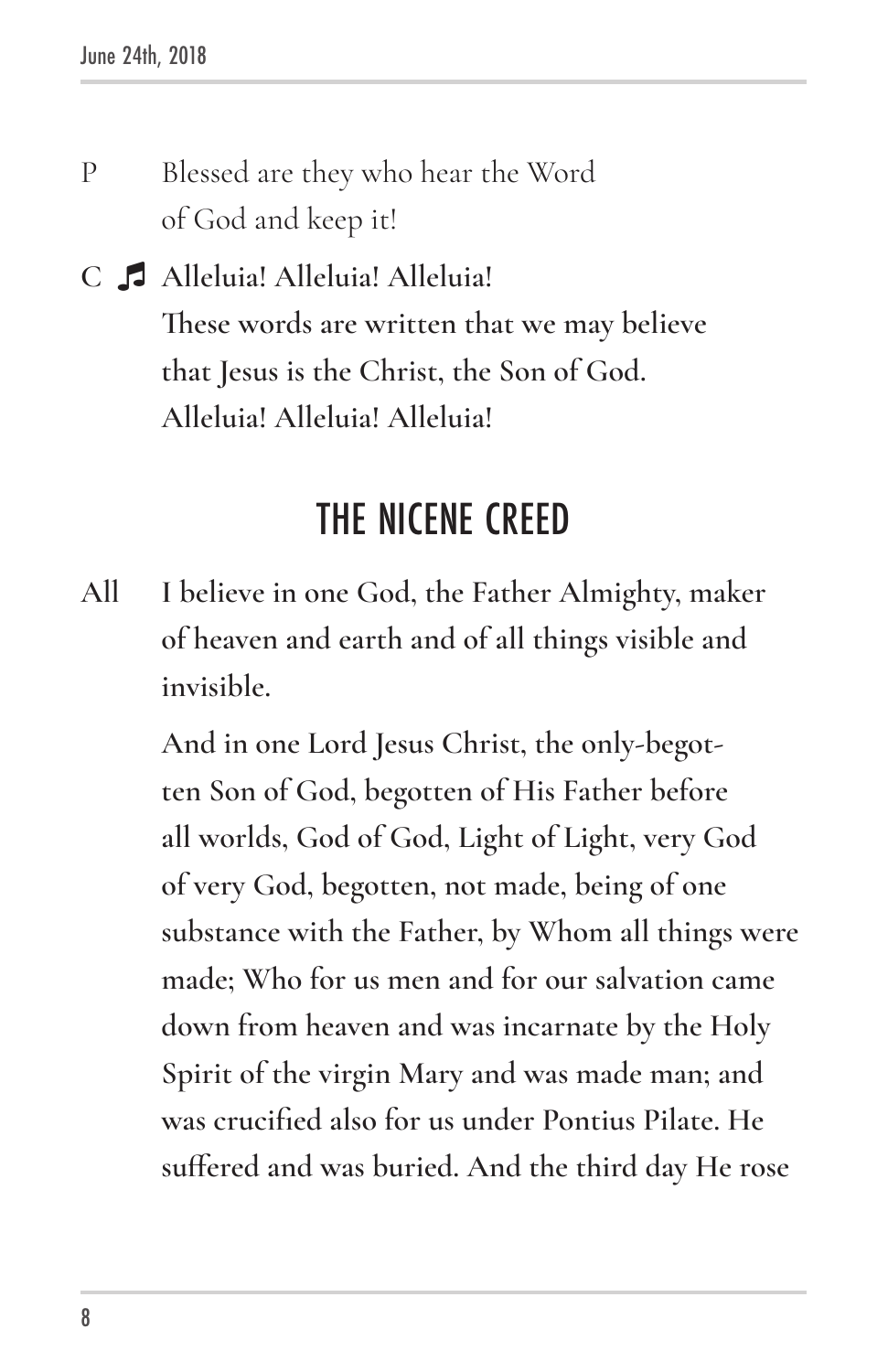**again according to the Scriptures and ascended into heaven and sits at the right hand of the Father. And He will come again with glory to judge both the living and the dead, Whose kingdom will have no end.**

**And I believe in the Holy Spirit, the Lord and giver of life, Who proceeds from the Father and the Son, Who with the Father and Son together is worshiped and glorified, Who spoke by the prophets. And I believe in one holy Christian and apostolic Church, I acknowledge one Baptism for the remission of sins, And I look for the resurrection of the dead and the life of the world to come. Amen.**

### Hymn 782 — Evening and Morning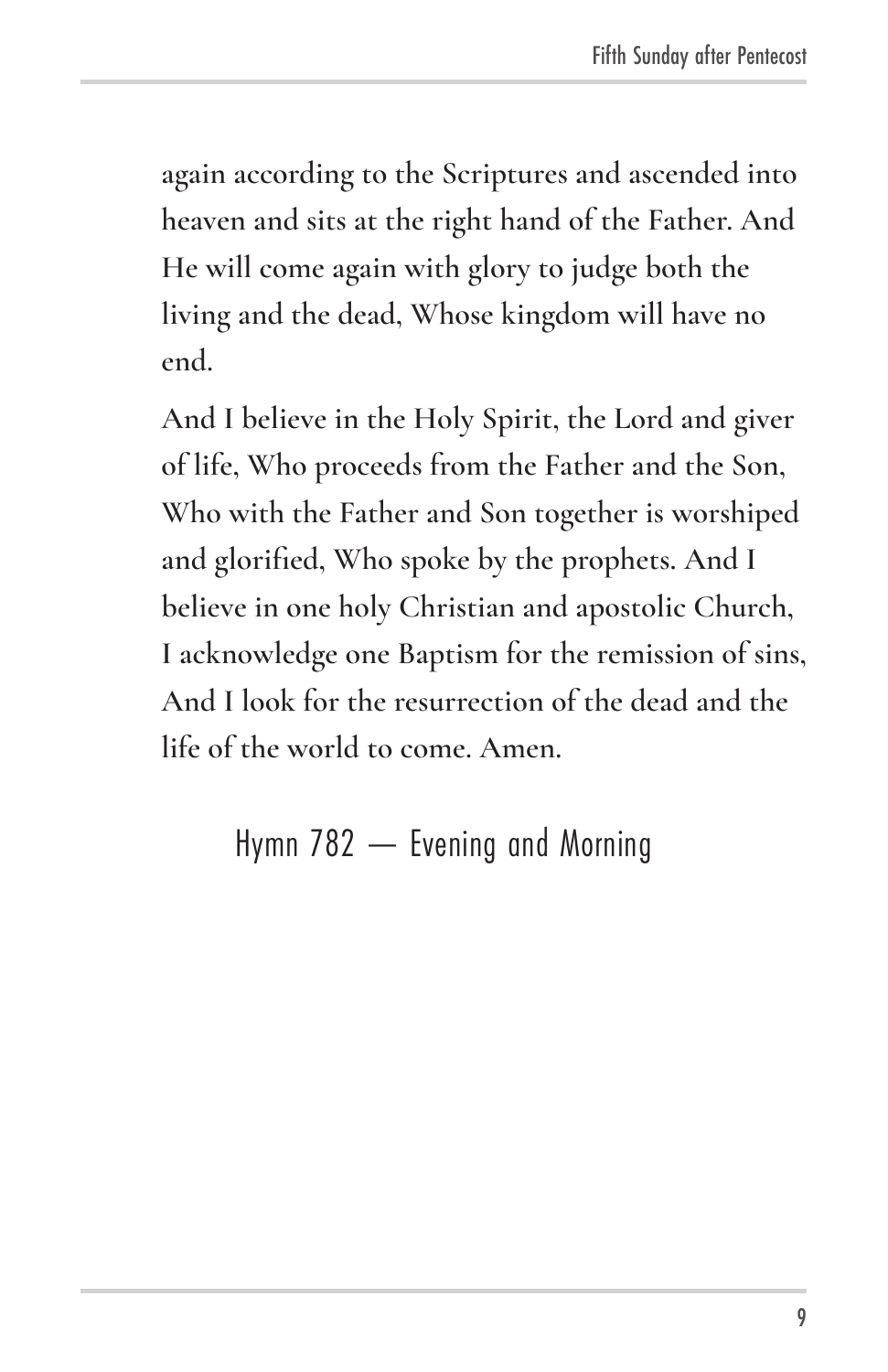## **SERMON**

*Mark 4:35-41* On the same day, when evening had come, He said to them, "Let us cross over to the other side." 36 Now when they had left the multitude, they took Him along in the boat as He was. And other little boats were also with Him. 37 And a great windstorm arose, and the waves beat into the boat, so that it was already filling. 38 But He was in the stern, asleep on a pillow. And they awoke Him and said to Him, "Teacher, do You not care that we are perishing?" 39 Then He arose and rebuked the wind, and said to the sea, "Peace, be still!" And the wind ceased and there was a great calm. 40 But He said to them, "Why are you so fearful? How is it that you have no faith?" 41 And they feared exceedingly, and said to one another, "Who can this be, that even the wind and the sea obey Him!"

## Sleep through the storm with Jesus in the boat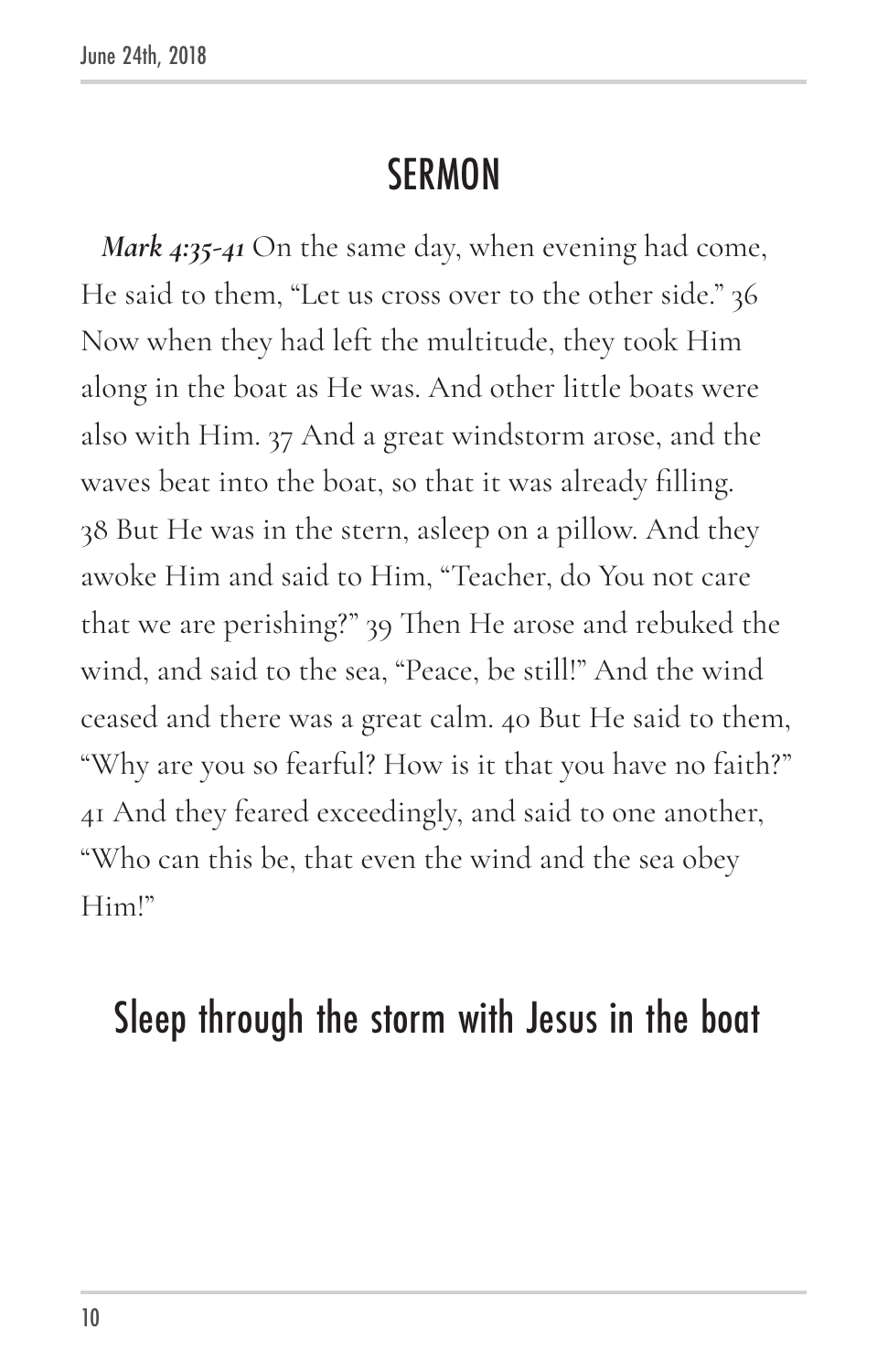**C Create in me a clean heart, O God. Renew a right spirit within me. Cast me not away from Your presence. Take not Your Holy Spirit from me. Restore to me the joy of Your salvation. Uphold me with Your free Spirit.**

Hymn 649 — Jesus Savior Pilot Me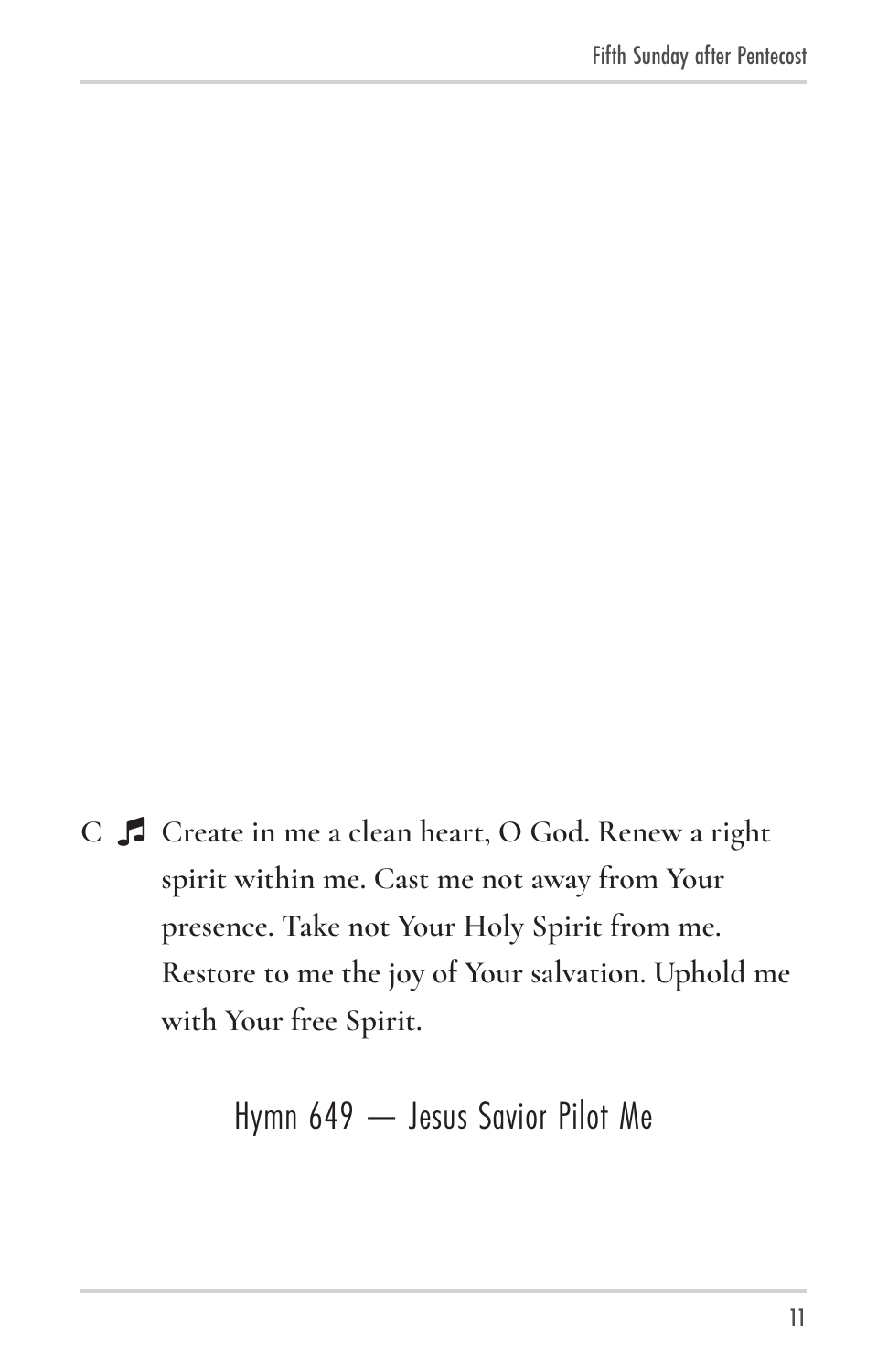## OFFERING

## PRAYERS AND THE LORD'S PRAYER

- **AAll Our Father, who art in heaven, Hallowed be Thy name, Thy kingdom come, Thy will be done on earth as it is in heaven. Give us this day our daily bread; and forgive us our trespasses, as we forgive those who trespass against us; and lead us not into temptation, but deliver us from evil. For Thine is the kingdom and the power and the glory forever and ever. Amen.**
- P The Lord be with you.
- **C And also with you.**
- P Lift up your hearts.
- **C We lift them up to the Lord**
- P It is right and beneficial that we should at all times and in all places give thanks to You, O Lord, holy Father, almighty and everlasting God [the Preface for the season] Therefore with angels and archangels, and with all the company of heaven,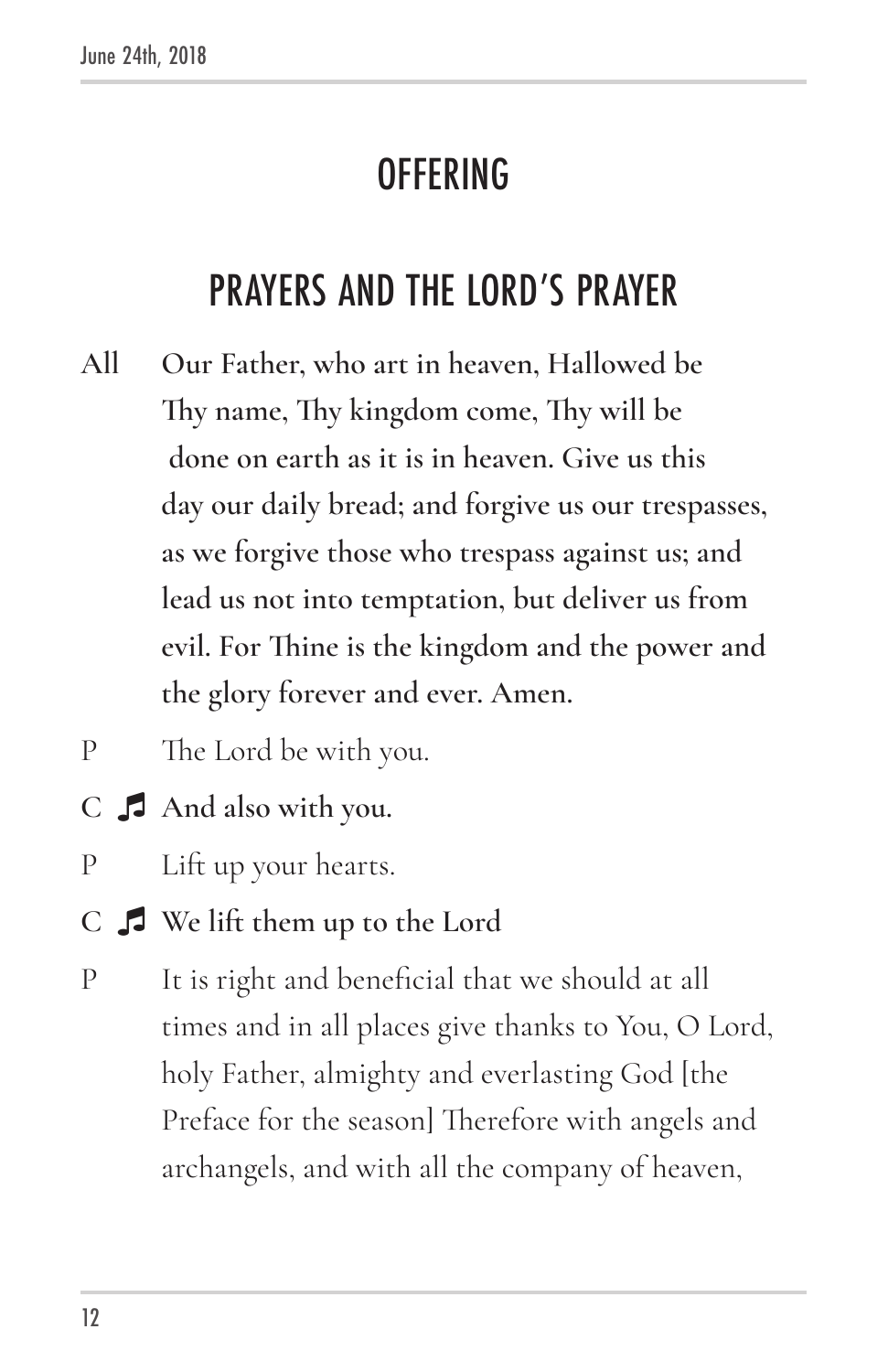we magnify Your glorious Name, evermore praising You and saying:

- **C Holy, holy, holy Lord, God of power and might, heav'n and earth are full of Your glory. Hosanna in the highest, hosanna in the highest. Blest is He who comes in the name of the Lord. Hosanna in the highest, hosanna in the highest.**
- P Our Lord Jesus Christ, the same night in which He was betrayed, took bread. And when He had given thanks, He broke it and gave it to His disciples, saying, "Take, eat. This is My body, which is given for you. Do this in remembrance of Me.

In the same way He took the cup, after supper, gave thanks, and gave it to them saying, "Drink of it, all of you. This cup is the new covenant in My blood, which is shed for you for the forgiveness of sins. Do this, whenever you drink it, in remembrance of Me." The peace of the Lord be with you always!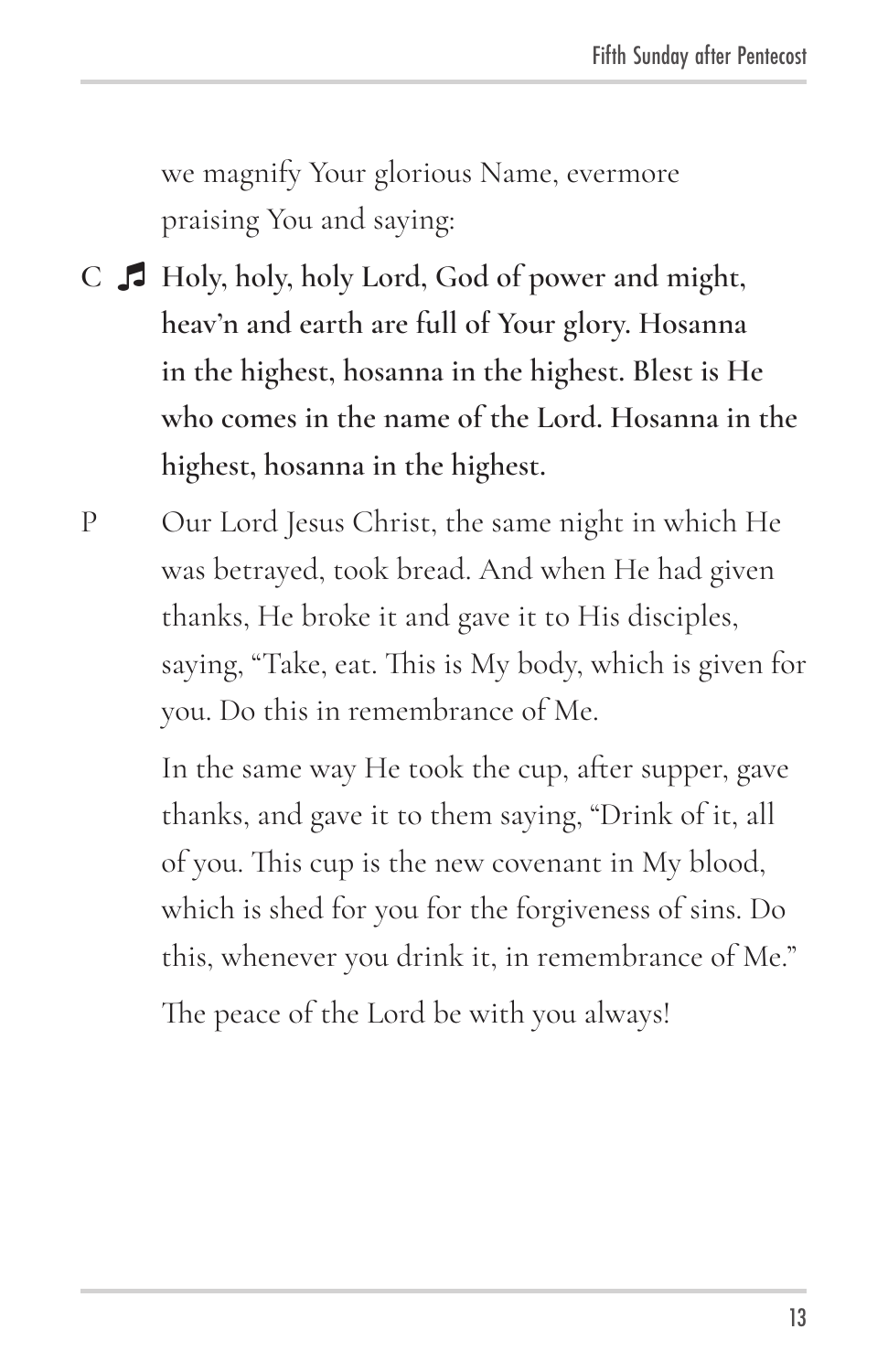**C Lamb of God, You take away the sin of the world; have mercy upon us. Lamb of God, You take away the sin of the world; have mercy upon us. Lamb of God, You take away the sin of the world; grant us You peace.**

## THE DISTRIBUTION

### 304 and 309

We ask that only members of Faith Lutheran Church or the CLC come forward to receive the Lord's Supper. Visitors are welcome to speak to the pastor after the service.

Allergy free wafers are offered in the small plate to the first table.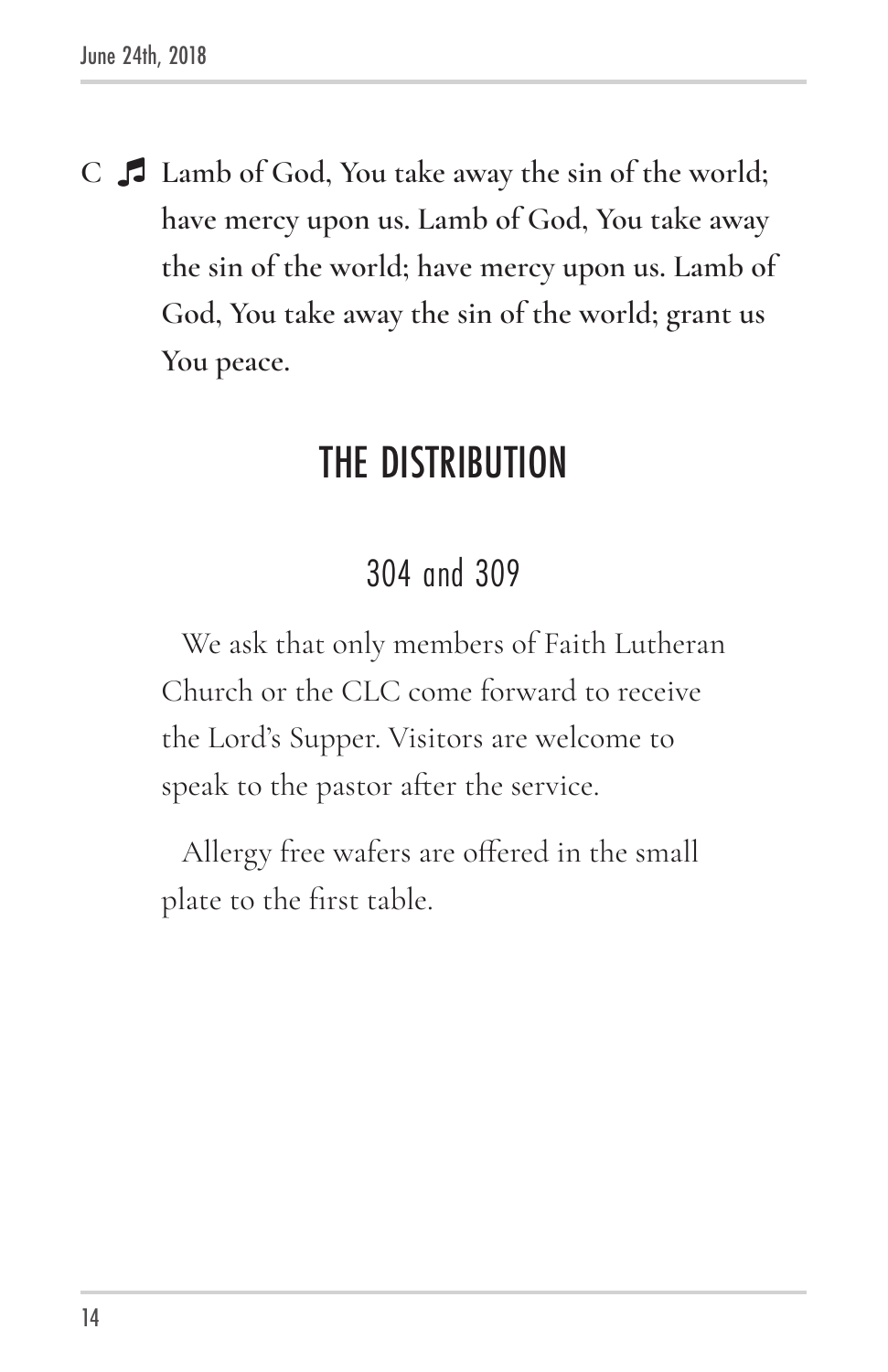# THANKSGIVING

**C Thank the Lord; sing His praise; tell ev'ry one what he has done. Let all who seek the Lord rejoice and bear Christ's holy name. Thank the Lord; Sing His praise; tell ev'ry one what He has done. Send us with Your promises, Lord; lead Your people forth in joy with shouts of thanksgiving. Thank the Lord; sing His praise; tell ev'ry one what He has done. Alleluia, alleluia, alleluia.**

# THE BENEDICTION

- P The Lord bless you and keep you. The Lord make His face shine upon you and be gracious to you. The Lord lift up His countenance upon you and give you peace.
- **C A-men A-men A-men.**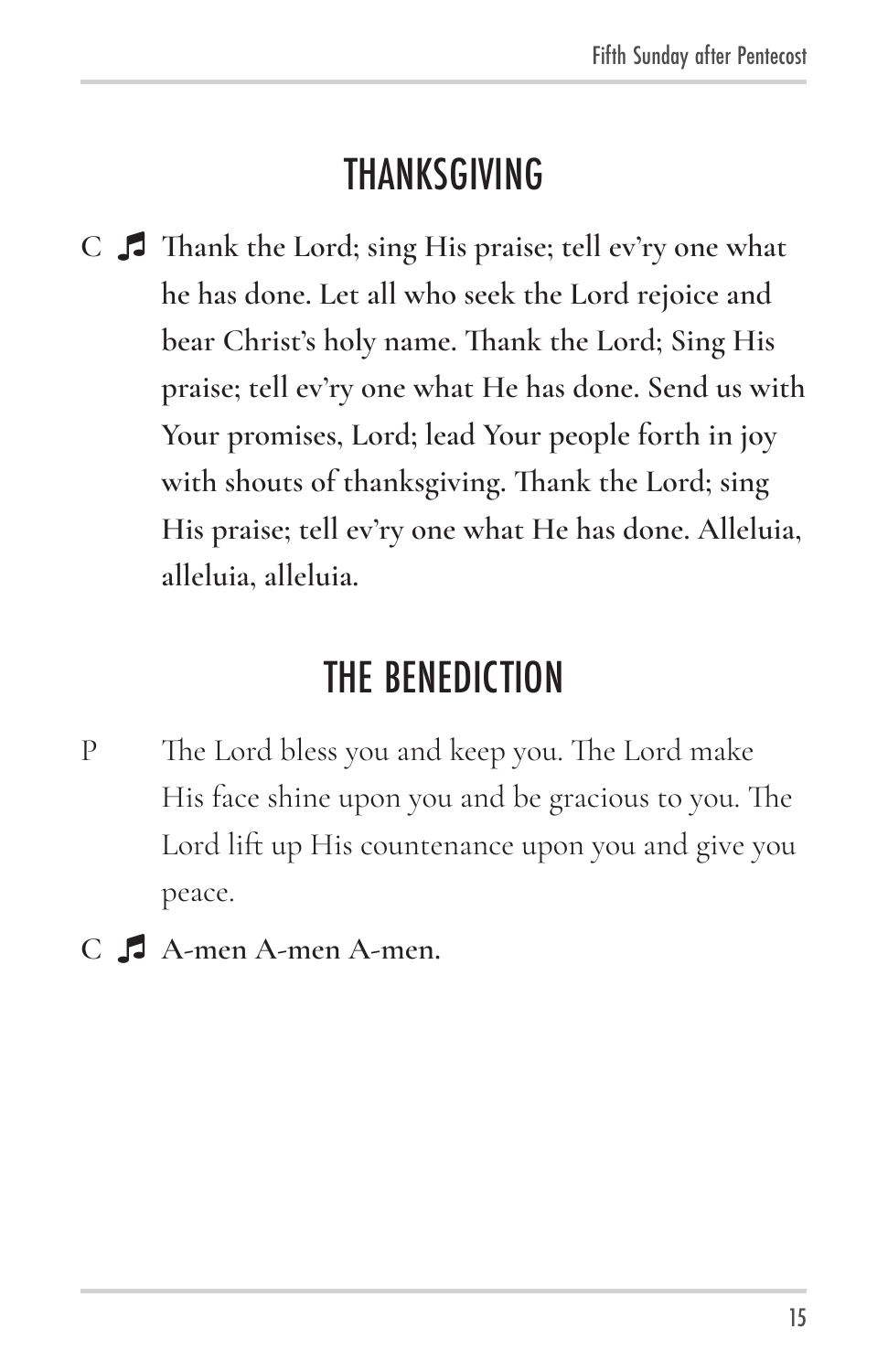### Hymn LSB 739 — Precious Lord, take my hand

Lord, take my hand, Lead me I. Pre - cious let me on, 2. When my way grows drear, Pre-cious Lord, lin - ger 3. When the dark - ness ap - pears And the night draws  $\tilde{\mathcal{S}}$ stand; Ī am tired. I am weak.  $\mathbf{I}$ am worn. When my life <sub>a</sub> near. is most gone, And the near day <sub>al</sub> is most gone,  $\ddot{9}$  $\overline{\phantom{a}}$ Through the storm, through the night, Lead me to the on call; Hold my hand Hear my hear my lest I cry, At the riv  $\bf{I}$ stand; Guidemy feet, holdmy er  $1\overline{3}$ light. Take my hand, precious Lord; leadme home. fall. leadme Take my hand, precious Lord; home. hand, Take my precious Lord; leadme home. hand,

1938 (renewed) Warner-Tamerline Publishing Company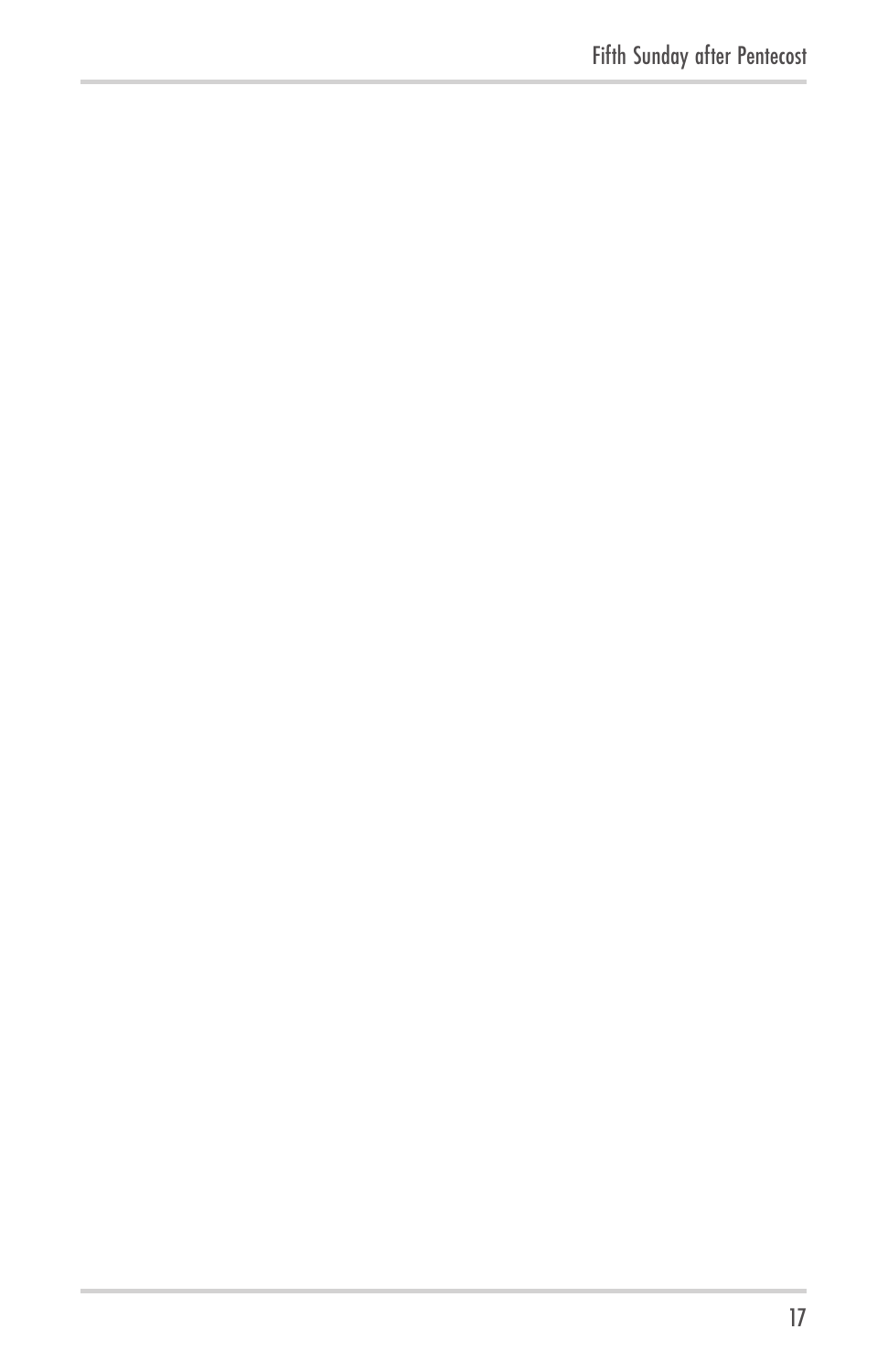# **Calendar**

### THIS WEEK

Sunday 6/24 9am Worship Service (Communion)

Monday 6/25 7pm Monday Night Service (Communion)

Sunday 7/1 9am Worship Service

Monday 7/2 7pm Monday Night Service

UPCOMING July 23 - 27 VBS

### ENVELOPE COMMITTEE

This Week: Team #5: Mark Kempenaar, Jim Kok

Next Week: Team #6: Tim Gabriecski, David Draeger

### JUNE SUNDAY USHERS

John Bobek, Dan Thiem, Clay Bobek, Andrew Reyes

### JUNE MONDAY USHERS

Greg Jones, Bob Kirst, Dennis Jones, Jim Kok

### JULY SUNDAY USHERS

Paul Eserhut, Randy Strelow, Drew Muehlenhaupt, Cade Muehlenhaupt

JULY MONDAY USHERS Bob McElroy, Greg Jones, Lynn Dumke, Mike Dumke

### FRUITS OF FAITH

Attendance: 57/24 Genevral Fund: \$3,343 Missions: \$995 Building: \$90

## **Announcements**

### GUEST AND VISITORS

Thank you for worshipping with us today. Please sign the guest register in the entry as you leave the church today.

### SPOKESMAN RENEWAL

Time to renew your Lutheran Spokesman subscription. Check the appropriate box on the form on the table in the hallway. Then write out a check to "Faith Lutheran Church" and place it in the pastor's box. The rate is \$10 for a renewal, and \$5 for a new subscription.

### CALL MEETING

The voters called Marie Muehlenhaupt as teacher for 3-5 and Barry Hay as principal, both are temporary one year calls.

#### COUNCIL NOTES

Inmates will clean buildings on August 27th

Pastor will be gone August 7th – 14th Paul Sullivan will preach on August 12th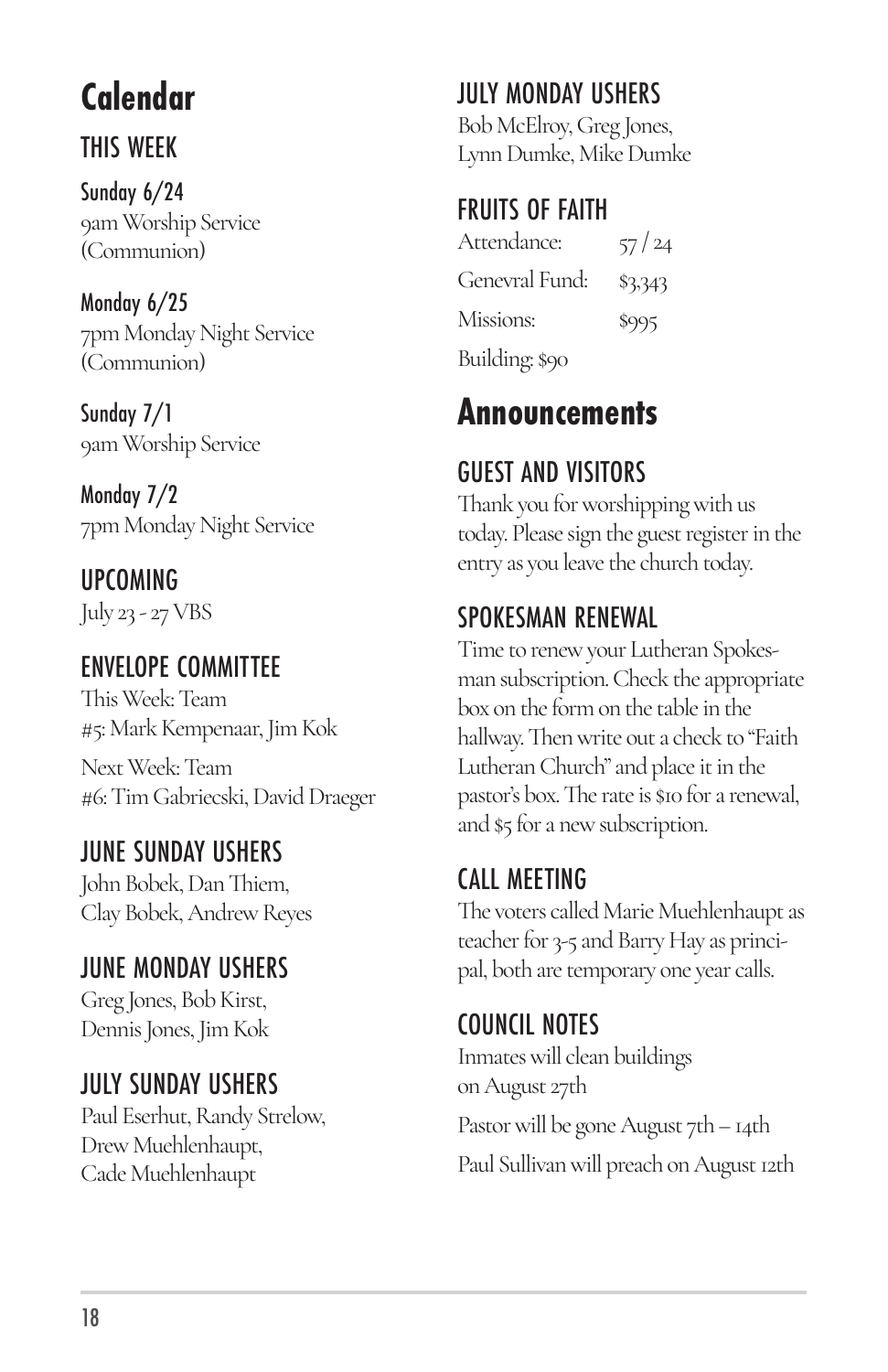VBS

Flyers for VBS and signup sheets can also be found on the table in the hallway.

### SCHOOL BOARD NOTES

State grant request has been submitted.

VBS July 23-27

Faculty and school board are in favor of continuing full time kindergarten. Voters will ratify this decision at the July voters meeting.

Letter will be sent in August reminding parents of school dress code.

### CANDIDATES FOR IMMANUEL PROFESSOR CALL:

The Board of Regents for Immanuel Lutheran High School, College, and Seminary invites nominations for an individual or individuals to fill the vacancy which will be created by the retirement of Professor Paul Schaller at the end of the 2018-19 academic year. Nominations must be post marked before July 1, 2018. More details can be found on the bulletin board.

### BLACK HILLS FAMILY BIBLE CAMP

Camping in the beauty of the Black Hills, studies in the beauty of God's Word. All ages are welcome, children will need to be accompanied by a chaperon or family. There will also be many outdoor actives such as hiking, swimming, caving, fishing, kayaking, bonfires, s'mores etc... The dates are Friday evening July 13th through Tuesday morning July 17th. If

you interested there is a sign-up sheet on the bulletin board. Even if you aren't sure if you can make it you can still sign up as interested.

### FINANCIAL AID APPLICATION:

Immanuel Lutheran High School, College, and Seminary has a financial aid program that helps students to attend by assisting with loans, multi-student grants, college and seminary grants, scholarships, and work study. While the scholarships are automatically applied based upon academic performance, these other items are provided upon application made by the responsible party. In order to be as helpful and as equitable to all, these forms need to be submitted by the deadline which is May 1, 2018, for the 2018-19 academic year. If any student has a potential interest in attending Immanuel, applying now ensures that you will be considered for financial assistance. While applications have already been provided to the families of current students, you may still find them at ilc.edu/resources/ under the heading "Financial Assistance Forms & Info."